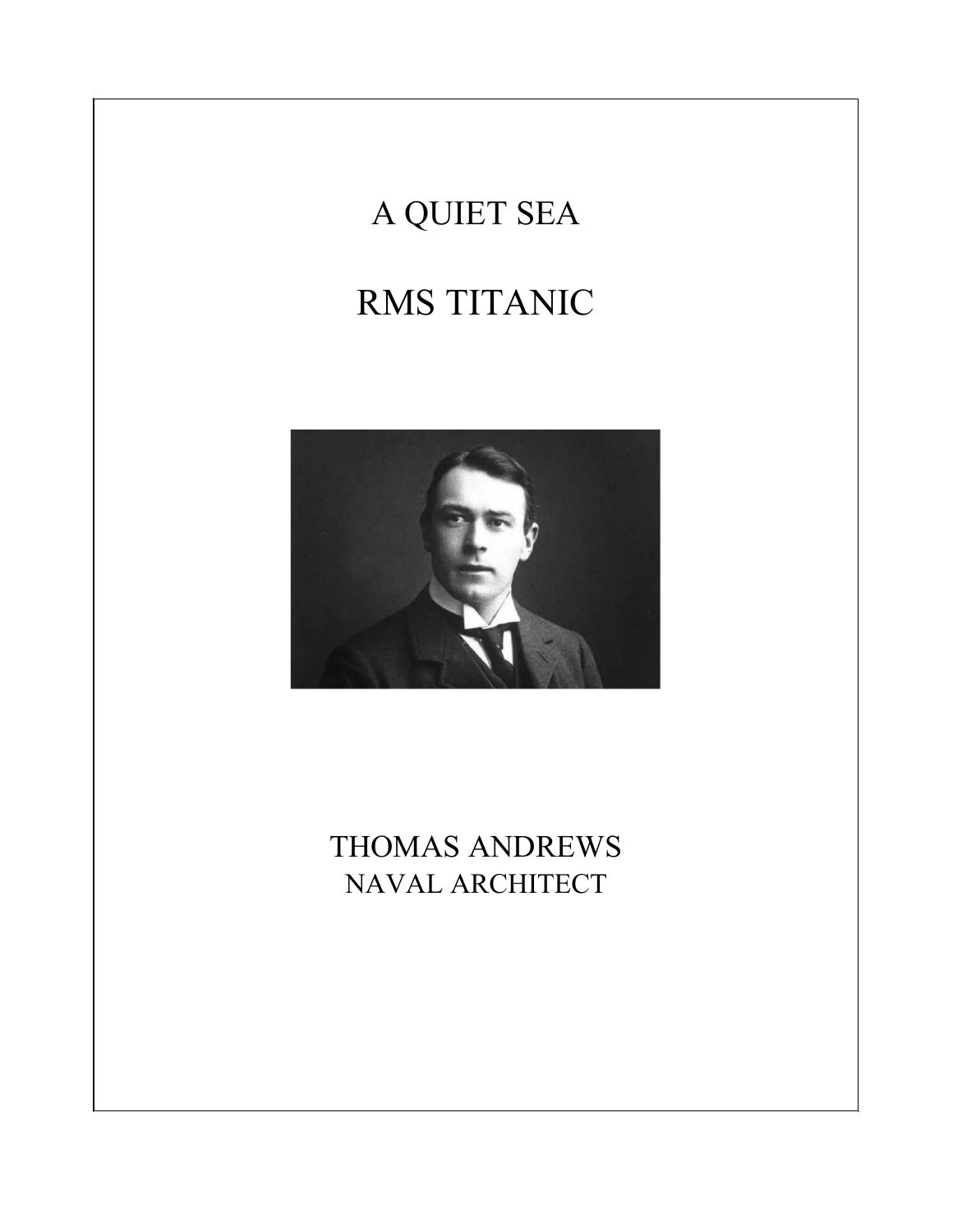

Thomas Andrews Managing Director, Harland & Wolff Shipbuilders Photo credits: Thomas Andrews portrait - Wiki Commons

*"A naval architect should be able to design, draw, calculate, lay down, cut out, set up, fasten, fit, finish, equip, launch and send to sea a ship out of his own head. He should be able to tell beforehand at what speed she will go, what freight she will carry, what qualities she will show in a sea, - before it, athwart it, against it, - on a wind, close hauled, going free, - what she will stow, and carry, and earn and expend. On his word you should be able to rely, that what he says, his ship will infallibly do."*

*John Scott-Russell 1865 Civil Engineer, Naval Architect, Shipbuilder*

Thomas Andrews was born in 1873 in County Down near Belfast, Ireland. His father was a member of the Privy Council of Ireland, which exercised executive power in conjunction with the governor. Young Andrews became fond of boats at an early age, and his friends nicknamed him "Admiral." He attended The Royal Belfast Academical Institution, a progressive and ambitious grammar school where both young men and women received instruction in the natural sciences, classics, modern languages, English literature and medicine. When he was 16, he left school to become an apprentice at Harland & Wolff Shipyard.

The 5-year apprenticeship was exacting; apprentices were expected to become proficient in all aspects of shipyard work. They started their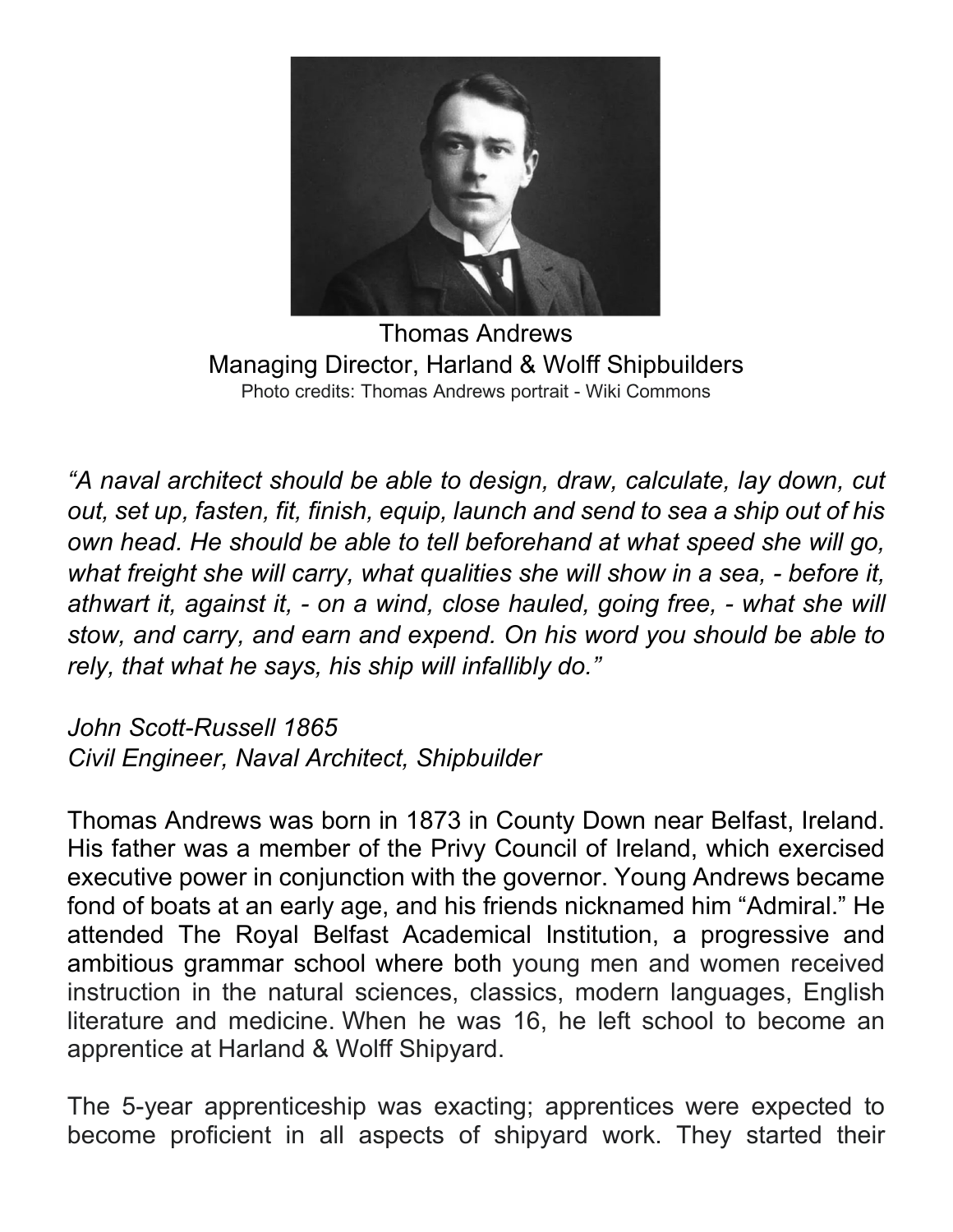workday at 6am and labored at every task. Andrews became well-liked among the shipyard's employees; his kindness, generosity and humility were well-known. After finishing his apprenticeship in Harland & Wolff's drawing shop at the age of 20, Andrews was entrusted with the construction duties of his first vessel, the small cross-channel ship Mystic, in 1893. His duties included supervising men in the various shops. The respect he had garnered as an apprentice, served him well. He was known as big-hearted, loved to exchange stories with the other men, and took the time to listen to their problems and concerns. These same attributes came to the fore on the terrible night of April 14, 1912.



Apprentice Thomas Andrews, standing second from right Apprentice photo – Mrs. Thomas Andrews

In 1907, Andrews had begun work on the new Olympic class liners. The three ships were designed by Andrews along with William Pirrie, Alexander Carlisle, and Edward Wilding. These ships were to be the largest and safest ships at sea, and Andrews immersed himself in every detail, ensuring that all was in perfect working order. He wanted to make significant improvements to the original designs, insisting, for example, that modern davits be installed that could handle up to 48 lifeboats. (The davits were installed, but only 20 lifeboats.) He also wanted to improve survivability of the ships and suggested a double hull and watertight bulkheads that